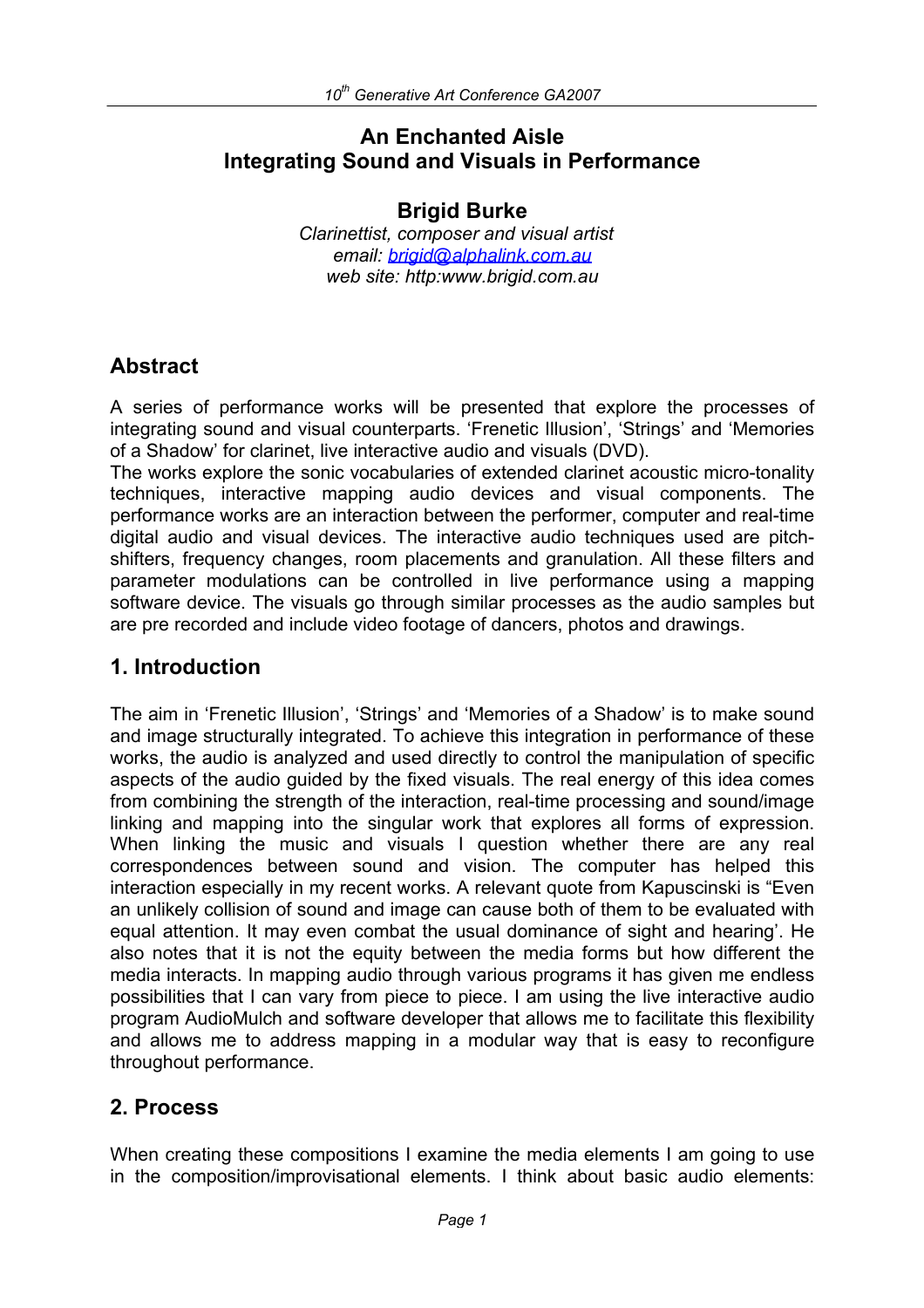sonic realm, amplitude (volume), pitch, timbre (tone quality), duration, tempo, rhythm and density. I then take these forms and add extended clarinet techniques (microtonality, voice, key clicks, multiphonics, monophonics, quarter tones, over-blowing and interrupted tones) and filters (pitch shifters, reverbs, flangers, room placements, harmonics, sine waves, ring modulators, delays, phases, granulation and EQ.) The process continues with manipulation of files into different layers and multi channels, concentrating on microtonal interaction between the samples. A similar process is applied to the visual materials including analysis of brightness, colour, contrast, duration, speed and complexity. The images have two categories: graphic based images and film/still images. The sound and image influences the shape and analysis of each of the works. The audio in the compositions uses a real-time environment of acoustic sound and generative structures.

The other added facet is to combine live acoustic clarinet. Audio Mulch controls the modulating parameters (for example pitch shifters, granulators, phases, loops, switches) controlling the amount of dynamics, on and off switches and loops during performance on the clarinet. A pressure pad controls the computer, which is situated under the thumb set of the clarinet, which is attached to a Pedal Midi Controller Box. The Pedal Midi Controller Box is a device that controls the selected Midi parameters in the computer in real time. At the moment I am controlling each sample manually reacting off the visuals.

### **3. Compositions**

### **3a Memories of a Shadow**

A visual and sound composition, using shadows of a figure (Omar Rigo) moving through confined spaces and language that will depict memories and snap shots of individual's dreams. Sigmund Freud's, book of 'Interpretation of Dreams', inspires the text quoted throughout with the famous dream of the Guillotine by Maury**.** It explores inner thoughts of identity, acoustic and manipulated language to create sound, movement, performance, line and colour. These ghost like shadows appear and recede in a dark space depicting the wanderings and shapes of figures. The outcome is an entwining of audio murmurings, drawn shadows, limited edition prints (silk screened), and mixed-media art works on canvas and video footage. The audio uses much spacialization and morphing of Maury Freud's Dream as it comes to life using acoustic and modern filter techniques including ring-modulation, vocoding, flanging, multi-channelling, granulation and equalization. The opening is a mixture of female and male voices telling us of the dream. The speech is interspersed with speech rhythms and ring modulators that create hollow and bell like sounds with slight reverbs and a small delay added to make the whispers inaudible. One hears the air sounds at ends of phrases that are granulated. Single words in the middle section are fragmented – slight delays are added and microtones and multiphonics are played on the clarinet. These clarinet sounds are treated with pitch shifters, spacialization and reverberant harmonics. Throughout the work the granulation of the text occurs and as a whole is stretched, compressed and multi-channelled. The textual fragments are reshaped, spiralling in and out of understanding and audibility. This fragment of text can never be viewed as a fixed object as the content is hundreds of years old and has been handed down through generations by oral poets.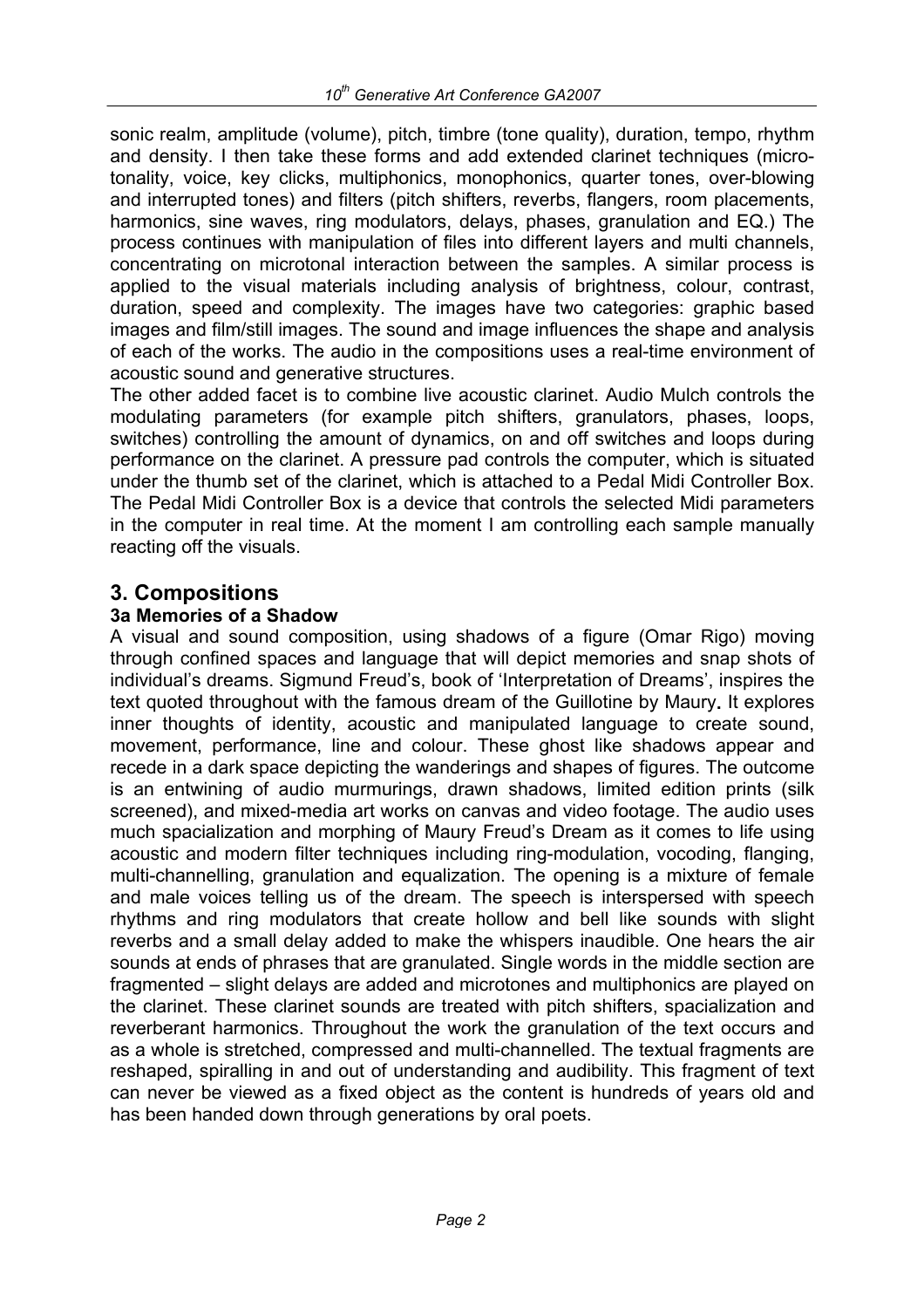#### *10th Generative Art Conference GA2007*

|                                                                  | Load law, 1<br>$-7x$                                                                                                                                                                                                         |                                                                                                                                                                                                                 |
|------------------------------------------------------------------|------------------------------------------------------------------------------------------------------------------------------------------------------------------------------------------------------------------------------|-----------------------------------------------------------------------------------------------------------------------------------------------------------------------------------------------------------------|
| Local <sup>Player</sup>                                          | Fix all C1. Viral resume count/Acts var-<br>57 Male - Barc 1131<br>+ Place 10<br>al O fission<br>$-7x$<br>Load lane 2                                                                                                        | Silvier<br>Mode<br>Film Toyott, F.<br>Teedisci<br>Dellar units<br>all CA. Anencombian issue                                                                                                                     |
| <b>LEW TANKS</b><br>Local <sup>7</sup> layer<br>Di Branalator, T | File all C.V. Volvessel ph/vegaroed.var-<br>57 May 841 003<br># Place 200<br>a) or times.<br>$-7x$<br>Local Save 3<br>File: and C.V., Manach chefect interest party with<br>SF Mule - Bars (103)<br>+ Plane 100<br>4 P Innth | <b>Häusoinh</b><br>$\cdot$<br><b>Daley taxes</b><br>Let  200<br>Wellau<br>duration: SYS 59 Lives<br><b>Auto Foreign</b><br><b>a</b> <i>Hot 201</i><br>회<br># Issuedd<br>Detail<br>$-7x$<br><b>Di Grandshe</b> 1 |
|                                                                  | $-7x$<br><b>Loughborn 4</b><br>Fix: dQCS. Menures 20pered ver-<br>e<br>52 Male - Barc (30)<br>+ Plain 0.0<br><b>Steetch</b><br>删                                                                                             | TOT <sub>1</sub><br>Guard<br>GDH<br><b>Skaw</b><br>Datas<br><b>CALLS</b>                                                                                                                                        |
|                                                                  | LearNam 5<br>$-7.8$<br>File und C1. Tomas effectivity and mor-<br>$ 1 $ 57 Seems<br>57 Male Bars 1.0<br>* Phone 10                                                                                                           | Door 1 00<br>Fisson<br>Max Grains (20)<br>$\blacksquare$<br>$\bullet$<br>11.14                                                                                                                                  |
|                                                                  | $-1x$<br>Local Save, E.<br>Fler and Ch., Mispon taking from<br>H.<br>4 Plain 10.0<br>72 Male Bars (200<br>4 F Steath                                                                                                         | $+ x$<br><b>SEMiser J</b><br>Marita                                                                                                                                                                             |

Example of AudioMulch Patch for 'Memories of a Shadow'



Memories of a Shadow stills from DVD

#### **3b Strings**

The concept of the composition is to transform the acoustic prepared piano to another timbral plane of textural colors. The sounds and transformations came from images of strings, wiring systems that connect urban cities and how strings and manifestations of these communication systems connect our lives. The visuals are heavily manipulated in various ways to create surreal imagery creating density of the wiring systems. The source of these images is from a series of silkscreen prints I created in 2006 based on the wiring systems of Inchigaya in Tokyo Japan. The video footage is boiling pots of string, spaghetti and food colouring. The aim of the transformation of the sounds is to match timbres to give off a rich canvas of sonorities around similar pitches and rhythms. These are all interwoven with live electronic and effected clarinet textures.

|                   | LourNew, F.                                                      | $-$ 7 $\times$ 4 months                                                              |
|-------------------|------------------------------------------------------------------|--------------------------------------------------------------------------------------|
|                   | Fax: #9 C1. Tulmup connections report book one                   |                                                                                      |
|                   |                                                                  | <b>Call Motor</b>                                                                    |
|                   | <b>Joseffeer J</b><br>$-1$                                       | A show The                                                                           |
| <b>ANTIMATION</b> | The all C1. Share remarkable to me-                              | <b>TWO VALUE</b>                                                                     |
|                   | 50 Main State 4111<br>4 Phase 2012<br><b>Thursday</b>            | or Marc                                                                              |
|                   | LowPlane P<br>$-1$                                               | <b>T</b> Farent<br>4.111.10<br>$+1$<br>May Graphs 17<br><b>Longellin</b>             |
|                   | Far all Cit. Long uses that person no                            | Flar add C.V., Wandship Lodge, couldn't exposed out-                                 |
|                   | 52 Model - Black (1.6)<br>4 Phase 31<br>$+1$<br><b>Telephone</b> | v. Press 31<br>or Map Bac 218<br>$\overline{\phantom{a}}$<br>Total A                 |
|                   | <b>Courthous 4</b><br>$7 - 10$                                   | Averflow, IV                                                                         |
|                   | Fax: (8) C1. Tuesta countries percented on                       | The ASECT. Classrophotogy countrivation/color<br>Mar-Alf                             |
|                   | William Bas (16)<br>. There is<br>Dogwood, C                     | <b>4C Phone 10</b><br><b>Millionary control</b><br>of Map - Part 210                 |
|                   | <b>Engelbank F</b>                                               | <b>Traitage (Market)</b><br><b>Lough Toyot, 22</b><br><b>CALL</b>                    |
|                   | F& USES, himp carelliter percentant car-                         | Flie ALL/. Central near conditated ne-<br><b><i><u>Right</u></i></b>                 |
|                   | 32 Middle Brack 14411<br>4 Phase (40th)                          | All Phase 1413<br>Mate: Basic (MDS)                                                  |
|                   | Competitions, if                                                 | $+ -$<br><b>LocalTown, N</b>                                                         |
|                   | File ASCA, home monitoral percentations                          | File and C.V., Sheekinghallenge stoutch colongs was                                  |
|                   | W Mule Bacc 40.0<br>a) Phane (Mid)                               | The County of Service<br>Sec 20-5<br><b>Longer Romer, AP</b><br><b>Averflore, 19</b> |
|                   | $+1$<br><b>Courtins</b> 7                                        | FM 45/CA, Clement map combined<br>The all Cit. Sheetsatte                            |
|                   | File at 2 C.C. Hart pieces artisten retail our                   | Wide: Bac #10<br>a Phone Mint<br>of Map - Barr 1814                                  |
|                   | Withat Sati Not<br>41 Phase Drive<br>$-$                         |                                                                                      |
|                   | $\cdot$<br><b>LoarTon F</b>                                      |                                                                                      |
|                   | File (AQ C1). (Destroy) shape counter with lines I can           |                                                                                      |

Example of AudioMulch Patch for Strings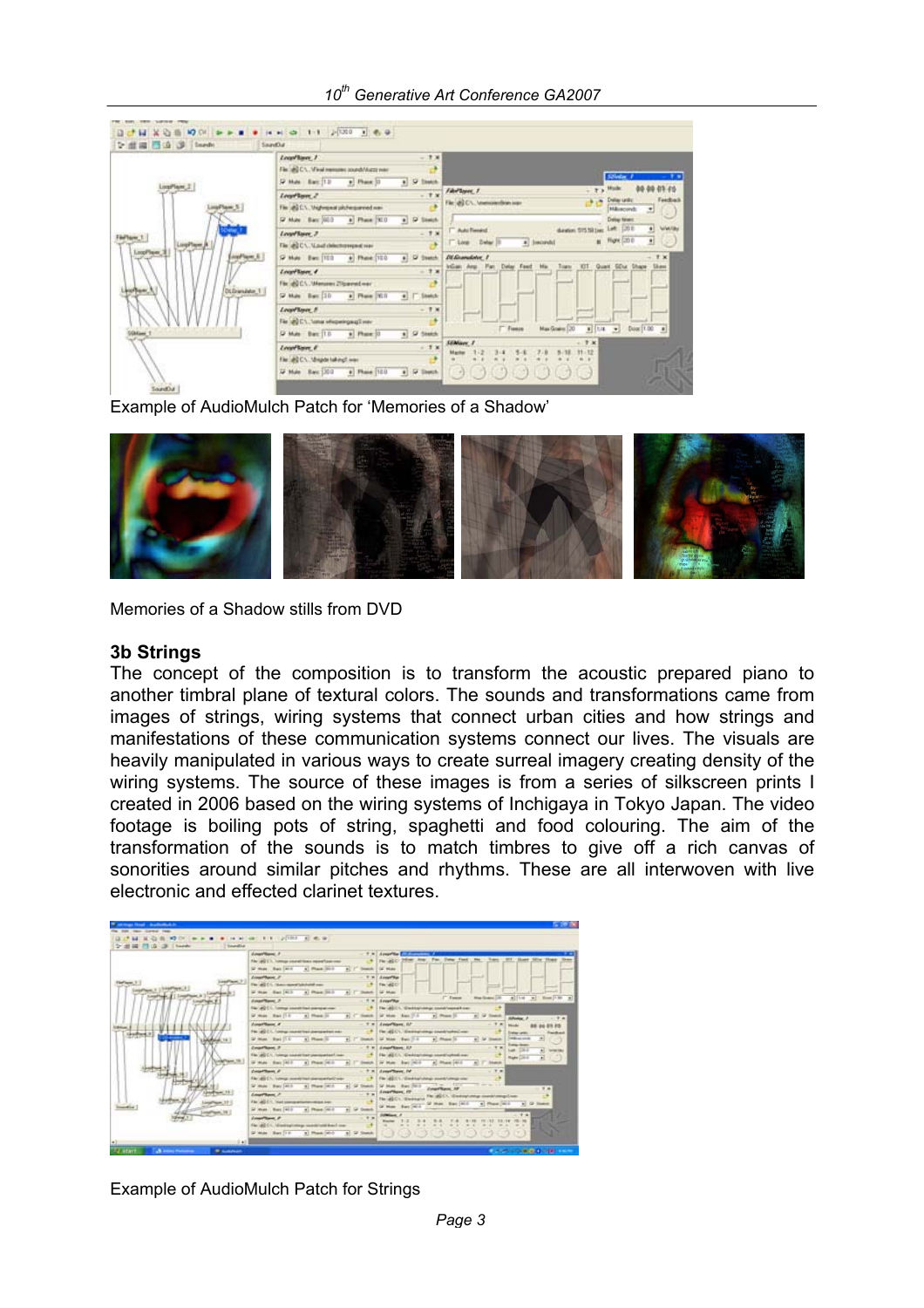

Strings stills from DVD

### **3c Frenetic Illusion**

This work is a collaboration resulting in an integrated sound and video work, which fuses dance, layered digital images, film footage and live acoustic and digital sound. The dancer (Sela Kiek) merges with my line and ink drawings and paintings. These multi-layered projections ripple and distort as the dancer moves in and through hanging cloth, reflecting the activities of insects or animals, constructing, burying, fixing and struggling to control its fragile environment. Frenetic Illusion explores the ephemeral, fragile, natural world and its ability to create complex structures that both sustain and ensnare its inhabitants. The piece echoes the natural cycles of growth and decay as the music, dancer and layers build and pulls apart sculptural forms with the cloth. The sound-scape, echoes the oftenfrenetic activities of construction and degeneration found in nature at the microscopic level. Frenetic Illusion was developed into a live dance, sound and video work to be performed in July 2007. The visuals were projected on a huge web-like cloth structure suspended by ropes, as though emerging organically from one corner of the space itself with images of the projected dancer. Working with the visual imagery and with the fabric used for projection, Sela created a series of phrases and structured tasks to produce movement, and the character of the duet began to emerge. The digitally manipulated sound created in rehearsal also influenced the development of movement vocabulary. This project has provoked both of our interests in the connection between music and dance in live situations and experimentation of both artists moving together, sharing the same space.



Example of AudioMulch Patch for Frenetic Illusion